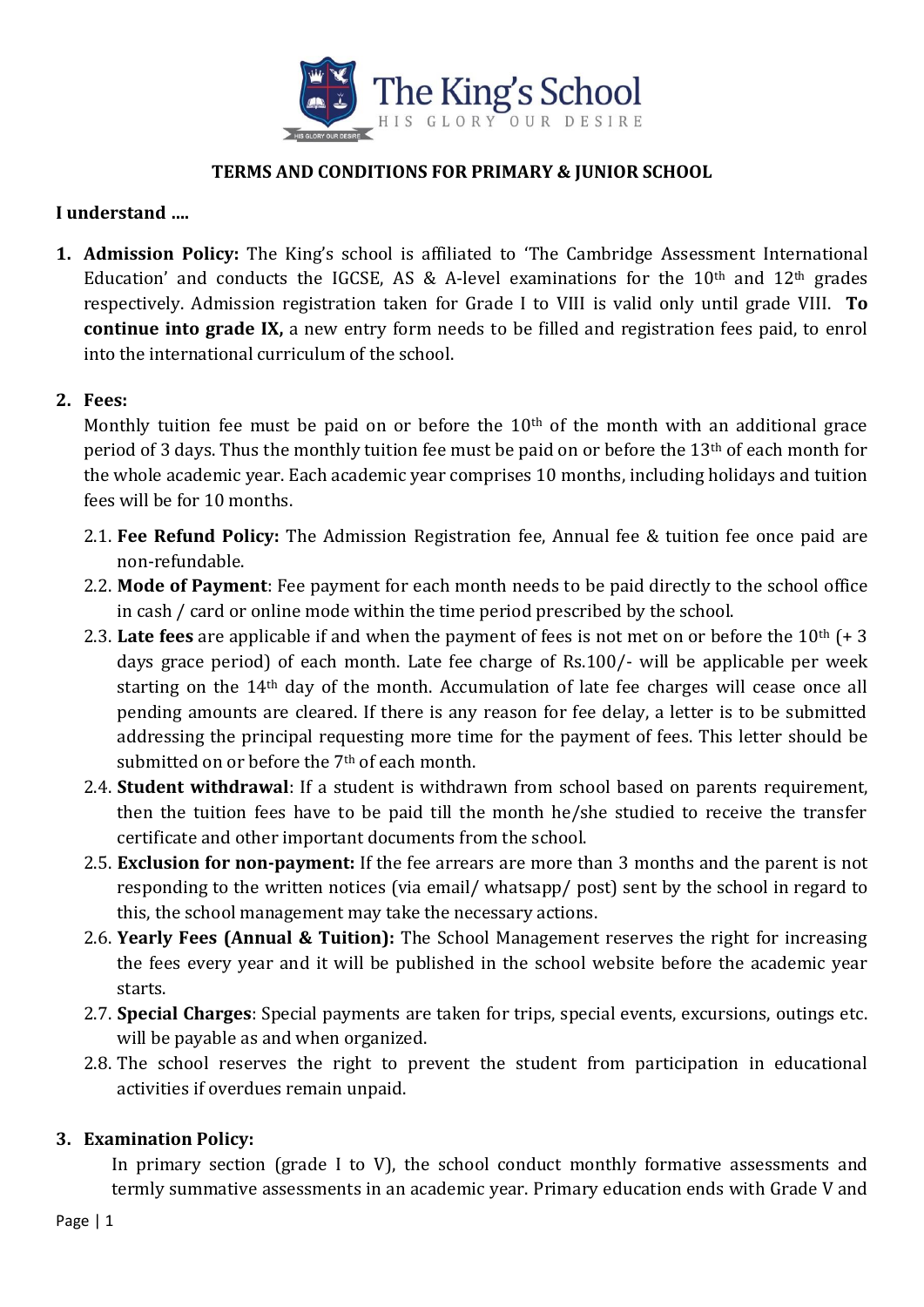all students will be properly prepared for the qualifying examination held at the end of the academic year. In the junior section (grade VI, VII & VIII), mid-term tests, terminal exams and monthly tests are conducted. Junior education ends with grade VIII and all students will be properly prepared for the qualifying examination held at the end of the academic year.

- 3.1 **Student progress:** The School shall monitor the student's progress and shall report regularly to the parents by means of grades, full written reports and parents are to sign and give their acknowledgement.
- 3.2. **Parent Teacher meetings** are held thrice in an academic year. Parents are expected to attend these meetings.
- **4. Attendance:** 85% attendance is compulsory to attain promotion into the next grade.
- **5. Promotion Policy:** A Student's promotion is based on his / her ability, achievement and attendance. Promotion to the next grade is based on the whole years academic performance of the pupil.
	- 5.1. **Primary school promotional procedure:** For the students of grade III and above if they are found consistently performing poorly, parents may be advised to give special tuition in the subject of difficulty.

Grade V year-end assessment will be valued as a promotional examination and would be considered in a serious manner as such student is moving forward into the junior school.

5.2. **Junior school promotional procedure:** To move forward within the Junior school the student will have to retake exams if the student fails in any subject. Students have to pass in order to be promoted to the next grade.

Year-end exam of grade VIII will be the promotional examination for the students to move into the senior school. Failure in any subject will disqualify the student for entry into grade IX. If the failure is found inconsistent with the student's performance for the whole year, that student will be given the option of a retake exam in order to qualify for promotion.

- **6. Transport:** The school is responsible for ensuring the student's safety while on school buses, whether managed by the school or outsourced to a third party. Parents who are availing the school transport facility are expected to abide by the rules & regulations of the transport department.
	- 6.1 Parents must abide by the designated entry and exit routes set by the school.
	- 6.2 Predetermined bus routes are set at the start of every academic year. Request for change will not be permitted during the academic year.
- **7. Contact policy:** Any questions, concerns, or complaints about the care and safety of a student, or any other concerns regarding educational issues, it must be notified via email. [\(getinfo@thekingsschool.in\)](mailto:getinfo@thekingsschool.in)
- **8. Safety and care policy:** Medical and safety officials are posted with standardized protocols for the safety and care of each student while at school.
- **9. Conduct and Attendance:** We attach importance to courtesy, integrity, good manners, good discipline and respect for others. The parents are to guarantee that their ward's full participation